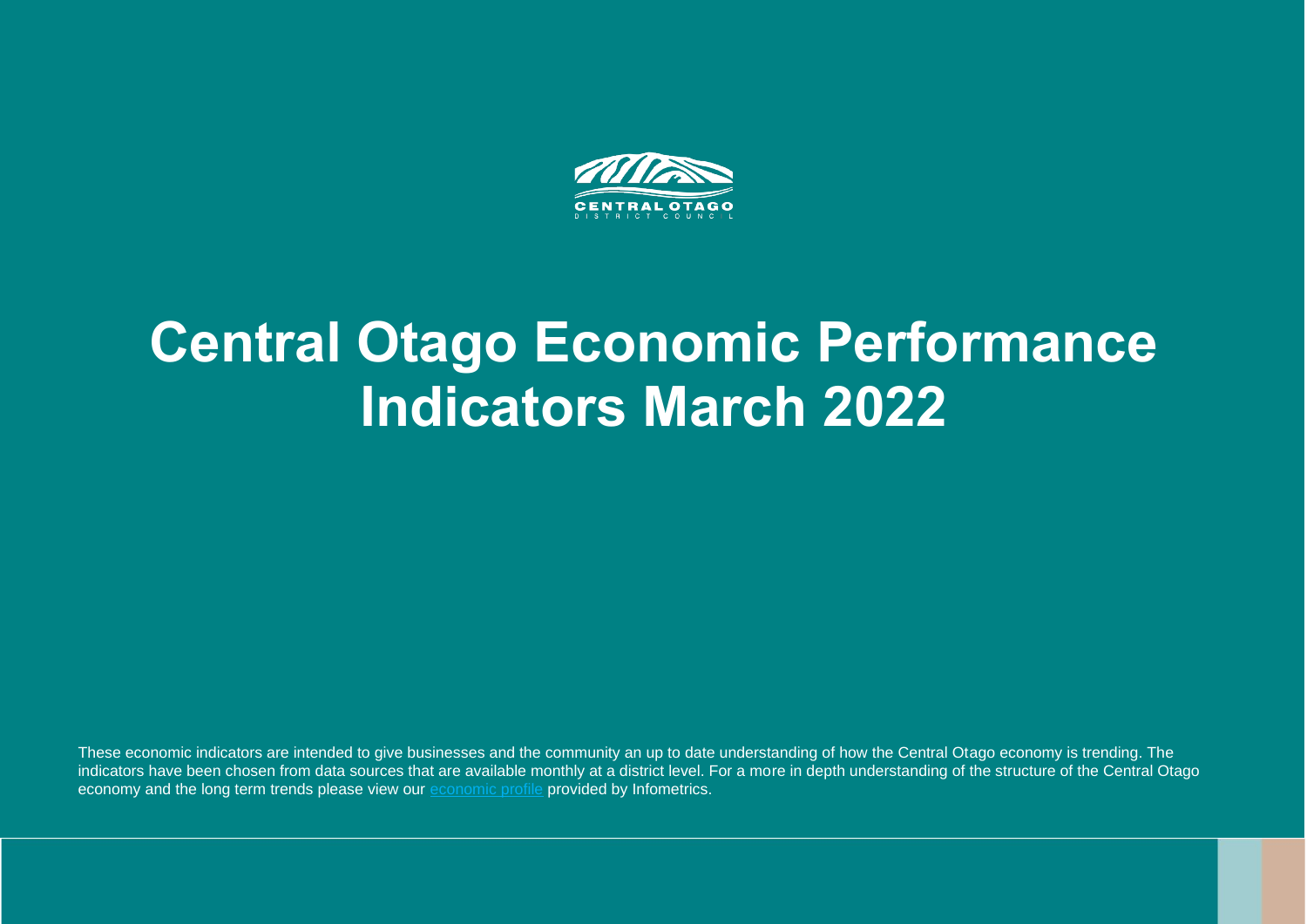

## **Consumer Spending**

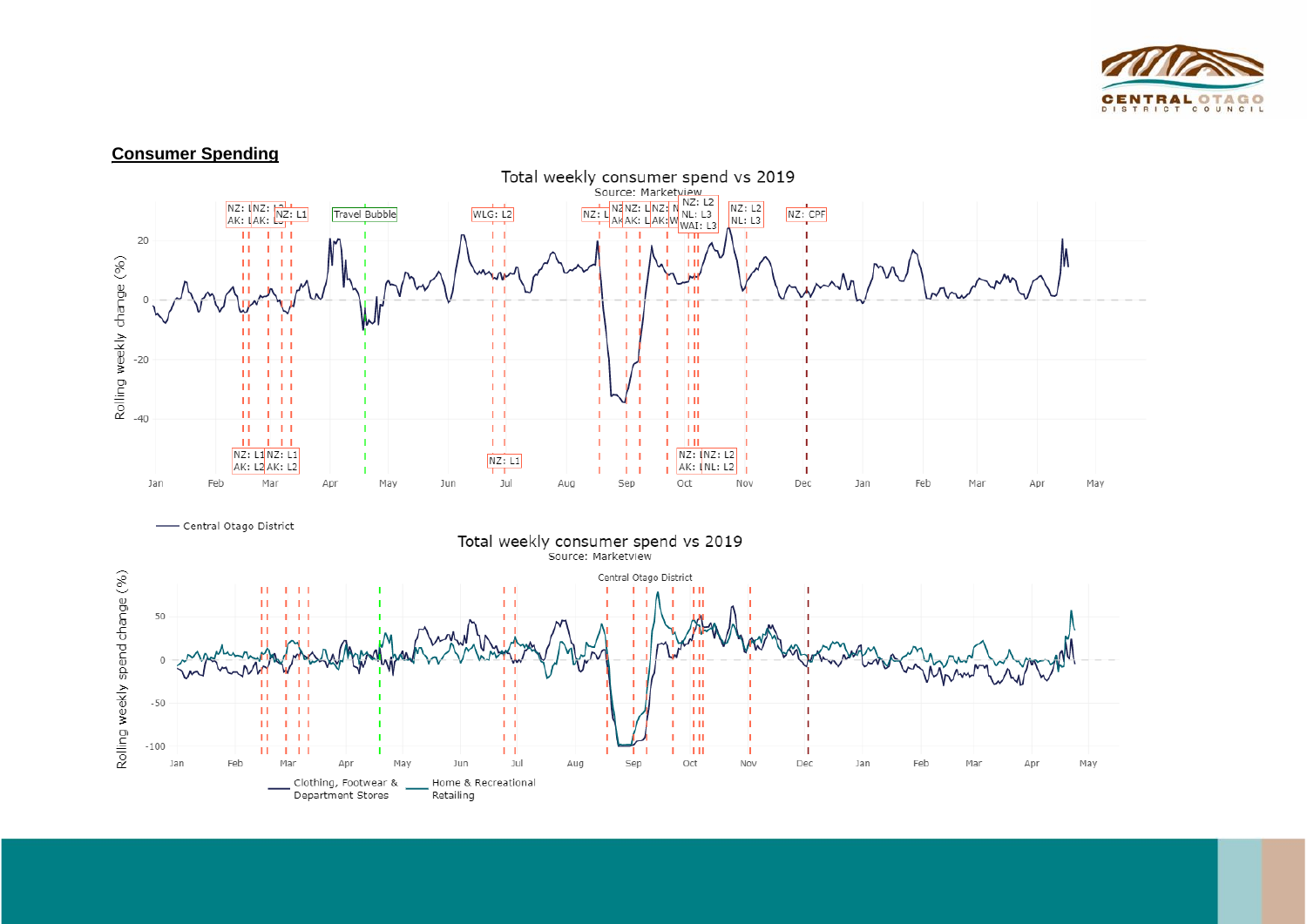

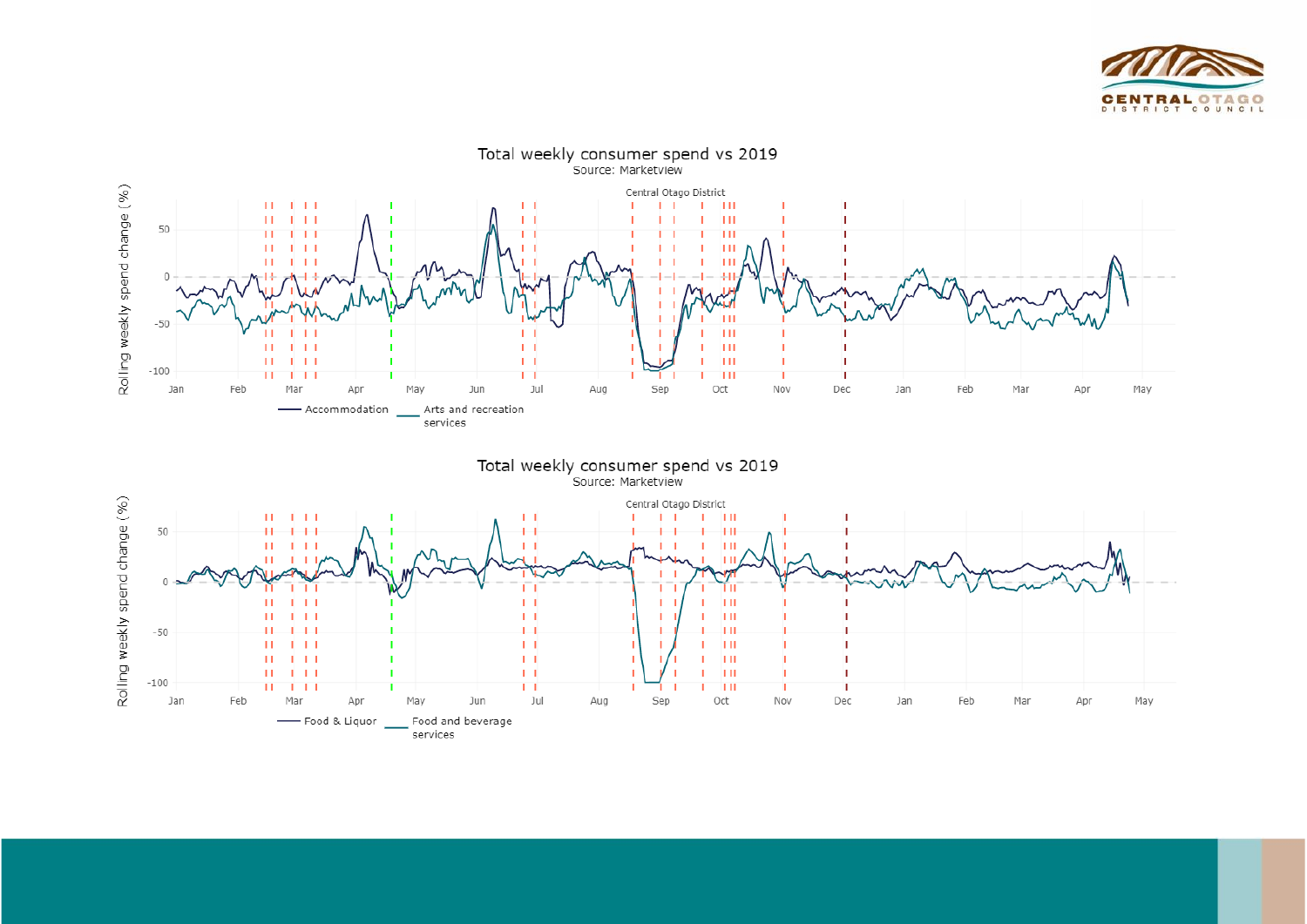

The weekly consumer spending data is an indicator of change in expenditure patterns in the economy. It does not give dollar amounts as the data does not include certain types of spending e.g. online spending. Interactive dashboards for the above spending data can be found [here.](https://mbienz.shinyapps.io/card_spend_covid19/)

### **Limitations**

The consumer spending data presented comes from Paymark's network which covers more than 70% of the EFTPOS transactions around the country and provides a good snapshot of spending patterns in New Zealand.

The Paymark data only includes consumer spending payments through EFTPOS machines (mainly in bricks-and-mortar businesses) and for the most part excludes online spending.

The Paymark data will exclude: Cash spending, Direct online bank spending, e.g. ordering online, Payments via alternative payment networks, such as Verifone, Paypal, AliPay, WeChatPay and ApplePay.

## **Industry classifications**

**Accommodation**

Accommodation

#### **Arts and recreation services**

Museum Operation Zoological and Botanic Gardens Operation Nature Reserves and Conservation Parks Operation Performing Arts Operation Creative Artists, Musicians, Writers and Performers Performing Arts Venue Operation Health and Fitness Centres and Gymnasia Operation Sport and Physical Recreation Clubs and Sports Professionals Sports and Physical Recreation Venues, Grounds and Facilities **Operation** Sport and Physical Recreation Administrative Service Horse and Dog Racing Administration and Track Operation Other Horse and Dog Racing Activities Amusement Parks and Centres Operation Amusement and Other Recreation Activities Casino Operation Lottery Operation Other Gambling Activities

#### **Clothing Footwear and Department stores** Clothing retailing Footwear retailing Watch and jewellery retailing Other personal accessory retailing Department stores

**Home and recreational retailing** Furniture retailing Floor coverings retailing Houseware retailing Manchester and other textile goods retailing Electrical, electronic, and gas appliance retailing Computer and computer peripheral retailing Other electrical and electronic goods retailing Hardware and building supplies retailing Garden supplies retailing Sport and camping equipment retailing Entertainment media retailing Toy and game retailing Newspaper and book retailing Marine equipment retailing

**Food and beverage services** Cafes and Restaurants Takeaway Food Services Catering Services Pubs, Taverns and Bars Clubs (Hospitality)

#### **Food and liquor**

Supermarkets and grocery stores Fresh meat, fish, and poultry retailing Fruit and vegetable retailing Other specialised food retailing Liquor retailing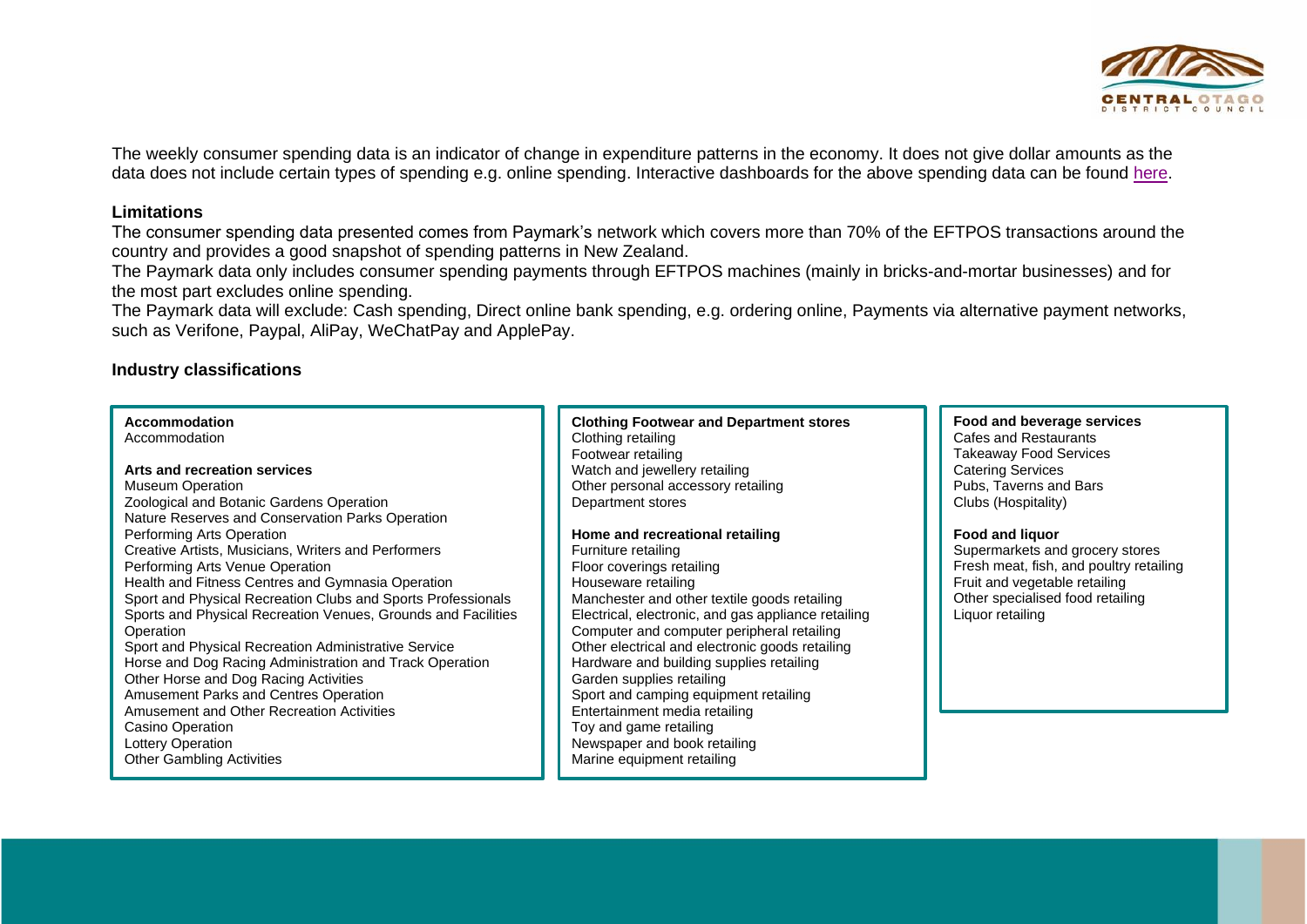



## **Central Otago Building Consents**